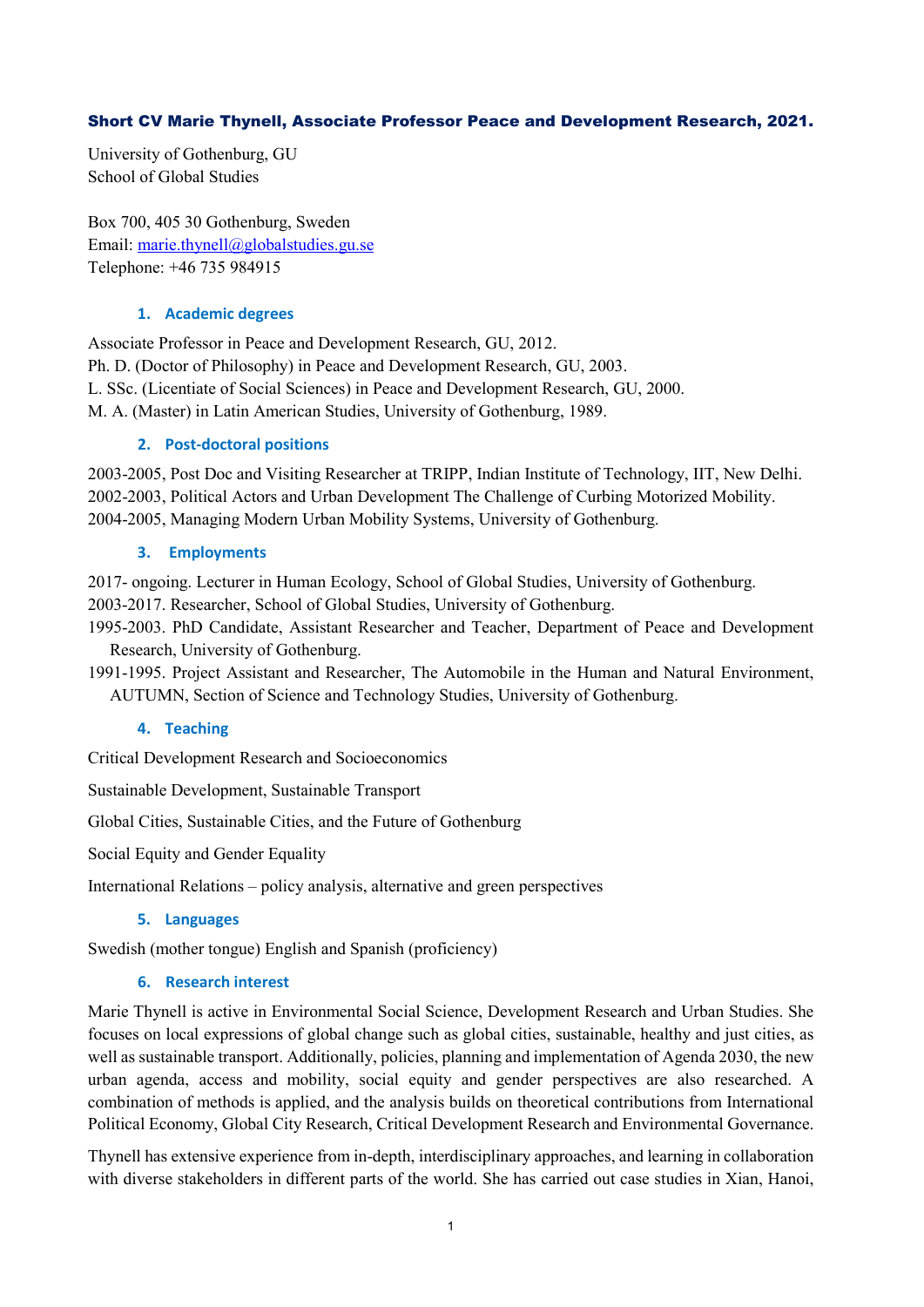New Delhi, Petrozavodsk, Skopje, Rome, Copenhagen, Brasília, Santiago, Nairobi, Jakarta, Santiago, Nairobi, Beijing and Hong Kong.

Three main agendas are distinguished, *Firstly,* sustainable cities and air quality management engaging with climate change adaptation. Thynell is inquiring the nexus of science and policy in transdisciplinary and multi-stakeholder projects in Beijing, Hong Kong, Nairobi, and Kisumu, together with researchers from the Gothenburg Air and Climate Science Center, GAC, and Urban Futures at GMV, GU and Chalmers. See also the article on photochemical smog in China, 2016, and another one published in The Guardian, "'There is no escape': Nairobi's air pollution sparks Africa health warning" July 2016, [http://gu.com/p/4yx4q/sbl,](http://gu.com/p/4yx4q/sbl) about air quality management and socio-economics in slum settlements.

*Secondly,* in *Coping with recurrent emergency: the self-organization of civil society in Jakarta during flooding* research on environmental issues as drivers of city development is targeted. In this project, the fragile aspects of global cities such as risks and socio-economic vulnerabilities are explored from the point of view of resilience and environmental stress caused by investment-driven city development and climate change. Furthermore, in times of climate change the role of the large and marginalized population is explored from the point of view of inequality and participatory development.

*Thirdly* in order to study the character and adversaries associated with mass-motorisation in different statemarket relations, a research agenda on international sustainable transport, focusing on the environmental and social aspects of access and mobility in cities has been developed. A long number of topics and cases are documented together with policy work and interdisciplinary theorizing at the nexus of development and environment. One of the first was her Dr. dissertation *The Unmanageable Modernity. An Explorative Study of Motorized Mobility in Development,* 2003 and the latest is "A New Approach to Mobility" published in *Sustainable Development Goals: building back better*, 2020.

Thynell is trained as a researcher in international political economy and development studies. She is an associated professor in Peace and Development research and her agendas come together in an overarching goal of challenging the division between the social and natural sciences in elaboration of larger dynamics of city development, theories of development, collective action, policy and cooperation in governance of resources. The transportation and mobility research overlaps with aspects of the global city and sustainable city studies. Her role as advisor to Urban Sustainability Future, 2020-2021, exemplifies the ability to embrace research for healthy, just and sustainable cities, targeting the challenges in secondary cities in Kenya and the SSA-region New and non-environmental determinist understandings of society-environment interactions are also analysed and theorized, especially ones that can account for power, politics, and social dynamics. However, her broad research interests bring her to publish in a different direction as well. Two articles, "Urbanome" published by *Nature Comments* and, "How to build Urbanome, the genome for the city?" are developed in a global network of science and health researchers and submitted to *Nature Sustainability* in 2020.

## **7. External Research Funding**

- 2014-2019, *Photochemical Smog in China – Formation, transformation, impact and abatement strategies* Financed by the Swedish Research Council/VR, 25 000 000 SEK, Marie Thynell Co-Applicant & Project Leader WP 4, Science Policy Interactions.
- 2018, The South Africa & Sweden University Forum (SASUF) project *Spatial challenges from peri-urban expansion of small rural towns in South Africa*. Dr Emaculate Ingwani, Venda University, South Africa, 2,0 million SEK, Gothenburg University.
- 2014-2018, *Photochemical Smog in China – Formation, transformation, impact and abatement strategies 24,4 million SEK Swedish Research Council/VR.* Marie Thynell co-applicant and Project Leader WP 4.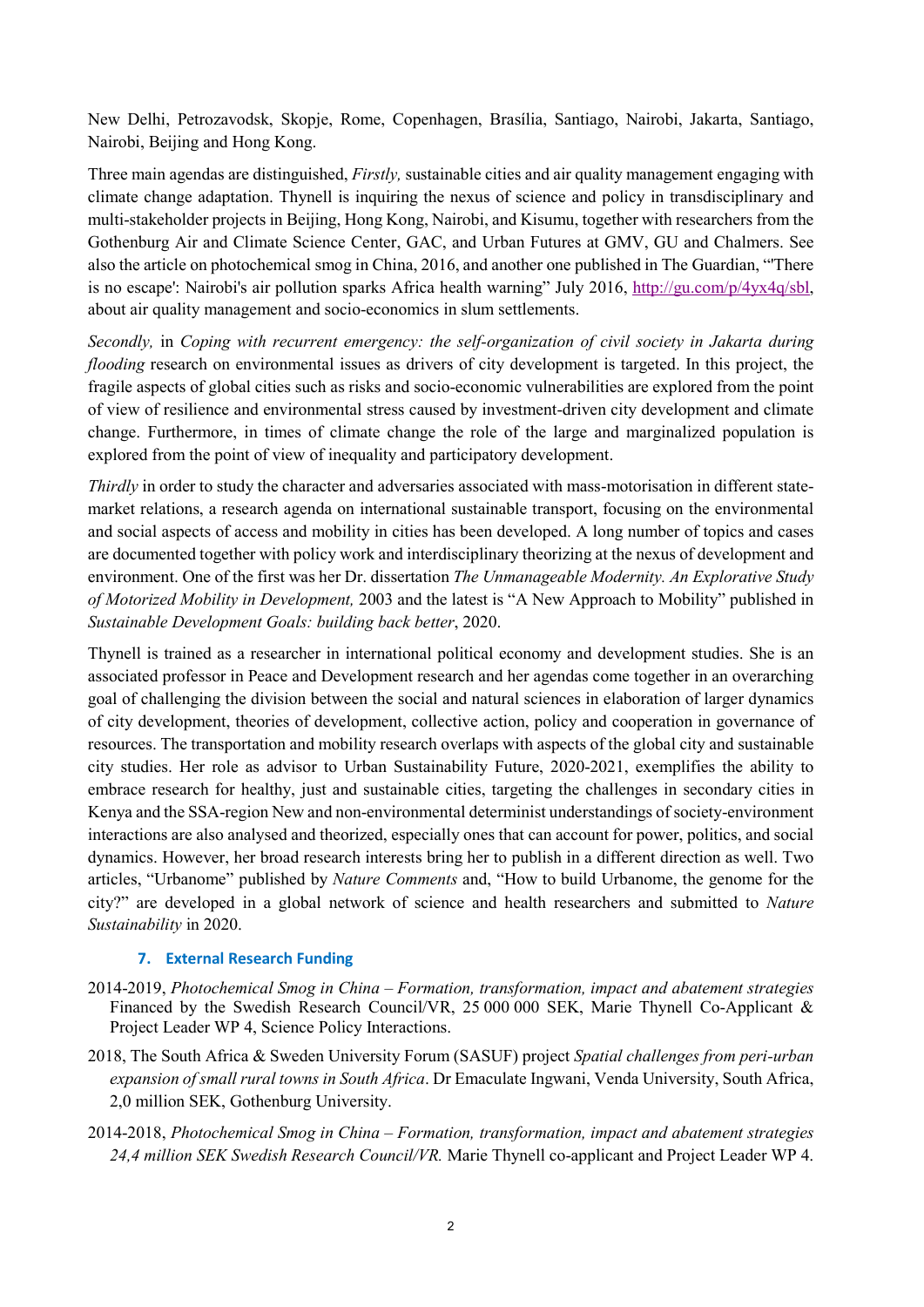- 2014, *Exposure to Urban Air pollution and its Impacts in Low-Income Settings in Nairobi, Kenya.* Financed by the Swedish Secretariat Environmental Earth Science Systems (SSEESS), The Royal Swedish Academy of Sciences, 1 000 000 SEK, Marie Thynell Co-Applicant.
- 2014, *Att resa jämt i Sverige och Norge.* Financed by the Centre for Interdisciplinary Gender Research, GIG, University of Gothenburg, Planning Grant, Marie Thynell Applicant.
- 2012-2016, Sustainable Transport Initiative Area of Advanced Studies, Chalmers Technological University/ School of Business, Economics and Law, University of Gothenburg, 1 100 000 SEK.
- 2013-2016, *Coping with recurrent emergency: the self-organization of civil society in Jakarta during flooding.* Financed by the Swedish Research Council/VR, 3 000 000 SEK Marie Thynell Applicant.
- 2012-2013, *Looking into the Future A comprehensive analysis of the FUT programme Volvo Research and Educational Foundations* Financed by VREF, 4 300 000 SEK, Applicant Marie Thynell.
- 2010-2012, *Policy responses and civil mobilization in relation to threats of climate change in Jakarta.*  Financed by the Swedish Research Council/VR, Planning Grant. Marie Thynell Applicant.
- 2009-2013, *Learning for Collaborative Energy Efficiency in Urban Residential Areas* Financed by FORMAS and Energimyndigheten, 6 000 000 SEK, Marie Thynell Co-Applicant.
- 2009-2011, *Eco-Region Baltic 21 Lighthouse Project*. Flagship project of the EU Strategy for the Baltic Sea Region (BSR) Financed by the EU Commission, 30 000 000 SEK, Marie Thynell Co-Applicant and Lead Partner Sustainable Transport.
- 2007-2009, *Sustainable transport and social justice. Cases in two rapidly growing cities: Hanoi and Xian.*  Financed by SIDA/SAREK, 2 800 000, Marie Thynell Co-Applicant.
- 2006-2008, *Socio-Cultural constructions of sustainable mobility and their role in political and practical initiatives in Sweden.* Financed by MISTRA, 28 000 000 SEK, Marie Thynell Co-Applicant.

## **8. Publications Monographs**

- 2018, Hellman, J., Thynell, M., and van Voorst, R., eds. *Jakarta Claiming spaces and rights in the city*, Routledge, Research on Asian Studies. London. ISBN 978 1 138 08420 9.
- 2014, Thynell, Marie and Christian Wolmar, eds, *Access and Mobility in Cities, The First Ten Years of the Future Urban Transport Programme*. 50 pp. Capito Förlag, Stockholm.
- 2010, Thynell, Marie, Schlyter, Ann and Hoai, Anh Tran, *Sustainable urban transport and social justice: Case studies in Ha Noi and Xi'an* Research Report*.* 190 pp. School of Global Studies University of Gothenburg,
- 2009, Thynell, Marie, "Social change and urban transport", Technical Document 2, *Transport Policy Advisory Series,* Division 44 Water, Energy and Transport German Technical Cooperation, GTZ/GIZ.
- 2003, Thynell, Marie, *The Unmanageable Modernity. An Explorative Study of Motorized Mobility in Development.* Ph. D. Thesis. Department of Peace and Development Research Gothenburg: Vasastadens Bokbinderi AB. Unpublished.
- 2000, Thynell, Marie and Elisabet Gajewska, *Bilismen i fokus. Det polska transportsystemet under övergången från kommunism till marknadsekonomi* KFB-rapport 2000: 64. Stockholm: Fritzes.
- 1998, Thynell, Marie, *Automobility in the perspective of International Political Economy of Development illustrated by two case studies: Tehran and Brasília*. Licentiate Thesis, Department of Peace and Development Research, University of Gothenburg, Sweden. Unpublished.
- 1995, Tengström, Emin Gajewska, Elisabet and Thynell, Marie, *Sustainable Mobility in Europe and the Role of the Automobile: A Critical Inquiry.* KFB-report 1995:17, Stockholm: Swedish Transport Board of Communications Research Board.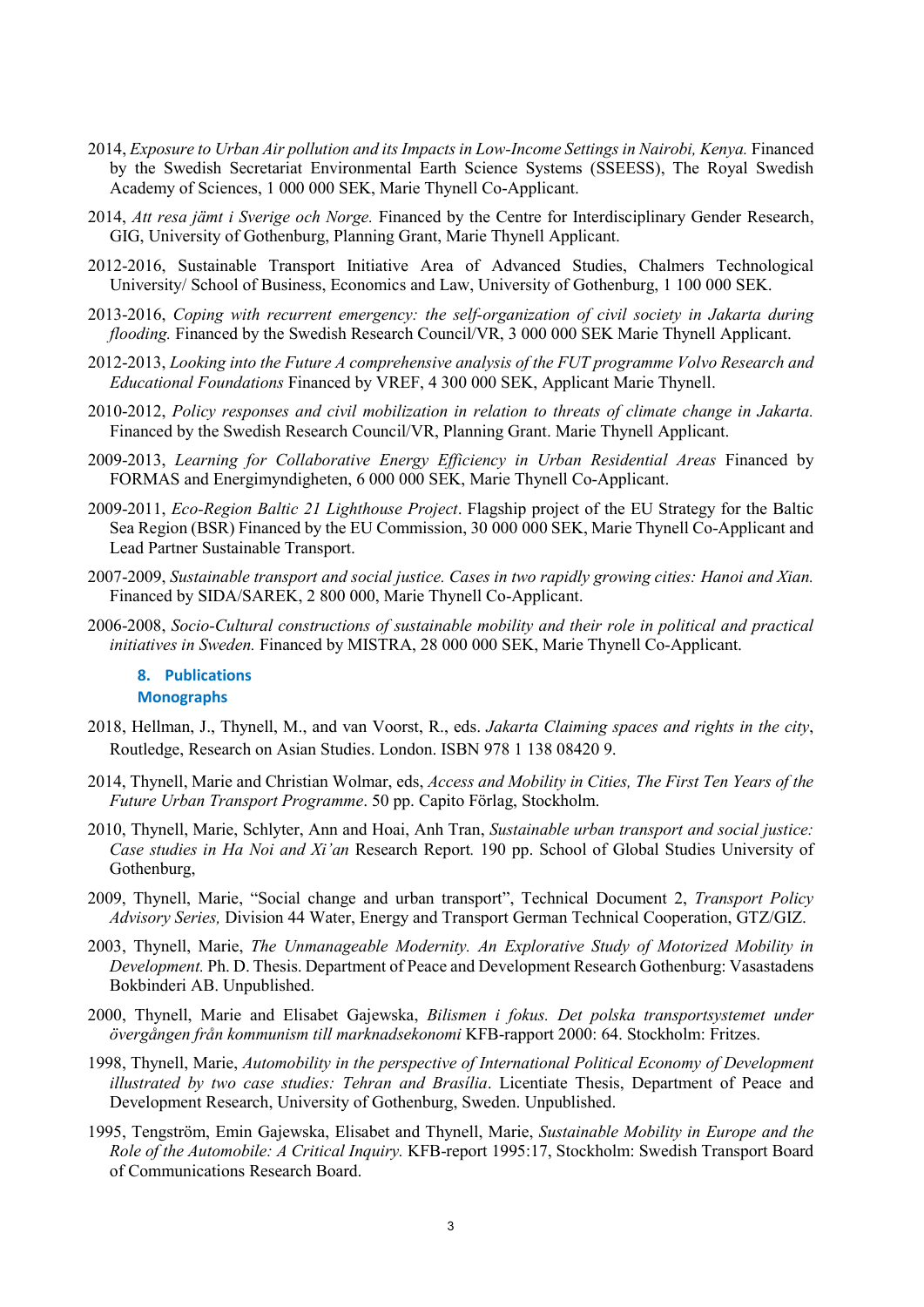#### **Peer Reviewed International Journal Articles**

- 2021, Morawska, L., Miller W., Riley, M., Vardoulaki, S., Zhu, Y., Marks, G., Garnawat, P., Kumar, P., & Thynell, M., "How to build Urbanome, the genome of the city?" *Nature Sustainability, submitted*.
- 2020, Thynell, Marie "A New Approach to Mobility". Chapter published in *Sustainable Development Goals: building back better*. UNA.UK. ISBN is: 978-1-9998451-6-2.
- 2019, Morawska, L., Miller W., Riley, M., Vardoulaki, S., Zhu, Y., Marks, G., Garnawat, P., Kumar, P., & Thynell, M., "Towards Urbanome the genome of the city to enhance the form and function of future cities" NCOMMS-19-16239B, Open Access, *Nature Communications*, Springer.
- 2017, Thynell, Marie: Roads to Equal Access, Chapter 6 in *Transport and Communications Bulletin for Asia and the Pacific nr 87, Transport and Sustainable. Development Goals* United Nations publication, Thailand ISSN: 0252-4392 ST/ESCAP/SER.E/87.
- 2017, Wismans, J., Selpi, S., Thynell, M., Lindberg, G., [Economics of Road Safety –](https://gu-se-primo.hosted.exlibrisgroup.com/primo-explore/fulldisplay?docid=TN_swepuboai:research.chalmers.se:249589&context=PC&vid=46GUB_VU1&lang=sv_SE&search_scope=default_scope&adaptor=primo_central_multiple_fe&tab=default_tab&query=any,contains,2017%20wismans%20thynell%20selpi%20lindberg&sortby=rank) What does it imply [under the 2030 Agenda for Sustainable Development?](https://gu-se-primo.hosted.exlibrisgroup.com/primo-explore/fulldisplay?docid=TN_swepuboai:research.chalmers.se:249589&context=PC&vid=46GUB_VU1&lang=sv_SE&search_scope=default_scope&adaptor=primo_central_multiple_fe&tab=default_tab&query=any,contains,2017%20wismans%20thynell%20selpi%20lindberg&sortby=rank) Presented at the 10th Regional *Environmentally Sustainable Transport (EST) Forum in Asia, UNCRD*, 14-16 March 2017 in Vientiane, Lao PDR, pp.1- 58.
- 2017, Hallquist Mattias, Thynell Marie, et al, "Photochemical Smog in China: Scientific challenges and implications for air quality policies" *National Science Review* Oxford University Press, ISSN 2095- 5138.
- 2016, Thynell, Marie, "The quest for gender-sensitive and inclusive transport policies in growing Asian cities**.** *Social Inclusion, Transport Policy and Social Inclusion Vol 4 (3)* pp.72-82. Lisbon: Cogitatio.
- 2015, Wismans J., Nilsson Ehle, A. Thynell, M. et al "Status of Road Safety in Asia" *Journal of Traffic Injury Prevention Vol 17 (3)* pp.217-225. London: Taylor & Francis Group.
- 2010, Thynell, Marie, Tiwari, Geetam and Dinesh Mohan, "Sustainable Transport and the Modernisation of Urban Transport in Delhi and Stockholm" *Cities; The International Journal of Urban Policy and Planning Vol 27*, pp.421–429. London: Elsevier.
- 2008, Thynell, Marie, "Political Actors and Urban Development" in *Regional Development Studies (RDS) 2007 Vol 11* pp.127-154. An Annual Journal of the United Nations Centre for Regional Development Published in collaboration with the University of Nairobi.
- 2006, Thynell, Marie, Comment, "No Regret Land Use Transport Strategies to Meet the Foreseen Future Stages of Economic Development, Urbanisation and Automobilisation" by Y., Hayashi in the *Regional Development Dialogue (RDD) Environment for Sustainable Development Vol 27 (1*) pp.147-150.
- 2005, Thynell, Marie, "Modernidad en movimiento: Cómo enfrentarse a la movilidad motorizada en Teherán, Santiago y Copenhague" *Journal of Latin American Urban and Regional Studies,* Vol 31(94) pp.55-77.

### **Book chapters**

- 2018, Thynell, Marie, Chapter 1. "The constitution of urban inequality in Jakarta" in xx xx.
- 2016, Thynell, Marie, Kapitel 8 *–* "Att forska och ta lärdom av resultaten" in *Urban välfärd, effektiv energi.*  Umeå: Borea Förlag.
- 2016, Ylva Norén Bretzer & Marie Thynell, Kapitel 1 "Att effektivisera energi – en angelägen fråga" in *Urban välfärd, effektiv energi.* Umeå: Borea Förlag.
- 2016, Ylva Norén Bretzer & Marie Thynell, Kapitel 7 "Energieffektivisering ur de boendes perspektiv" in *Urban välfärd, effektiv energi.* Umeå: Borea Förlag.
- 2016, Thynell, Marie, Kapitel 8 *–* "Att forska och ta lärdom av resultaten" in *Urban välfärd, effektiv energi.*  Umeå: Borea Förlag.
- 2016, Ylva Norén Bretzer, Langlet, David, Sandoff, Anders & Marie Thynell, Kapitel 9 ‐ "Drivkrafter bakom en energieffektiv omställning" in *Urban välfärd, effektiv energi.* Umeå: Borea Förlag.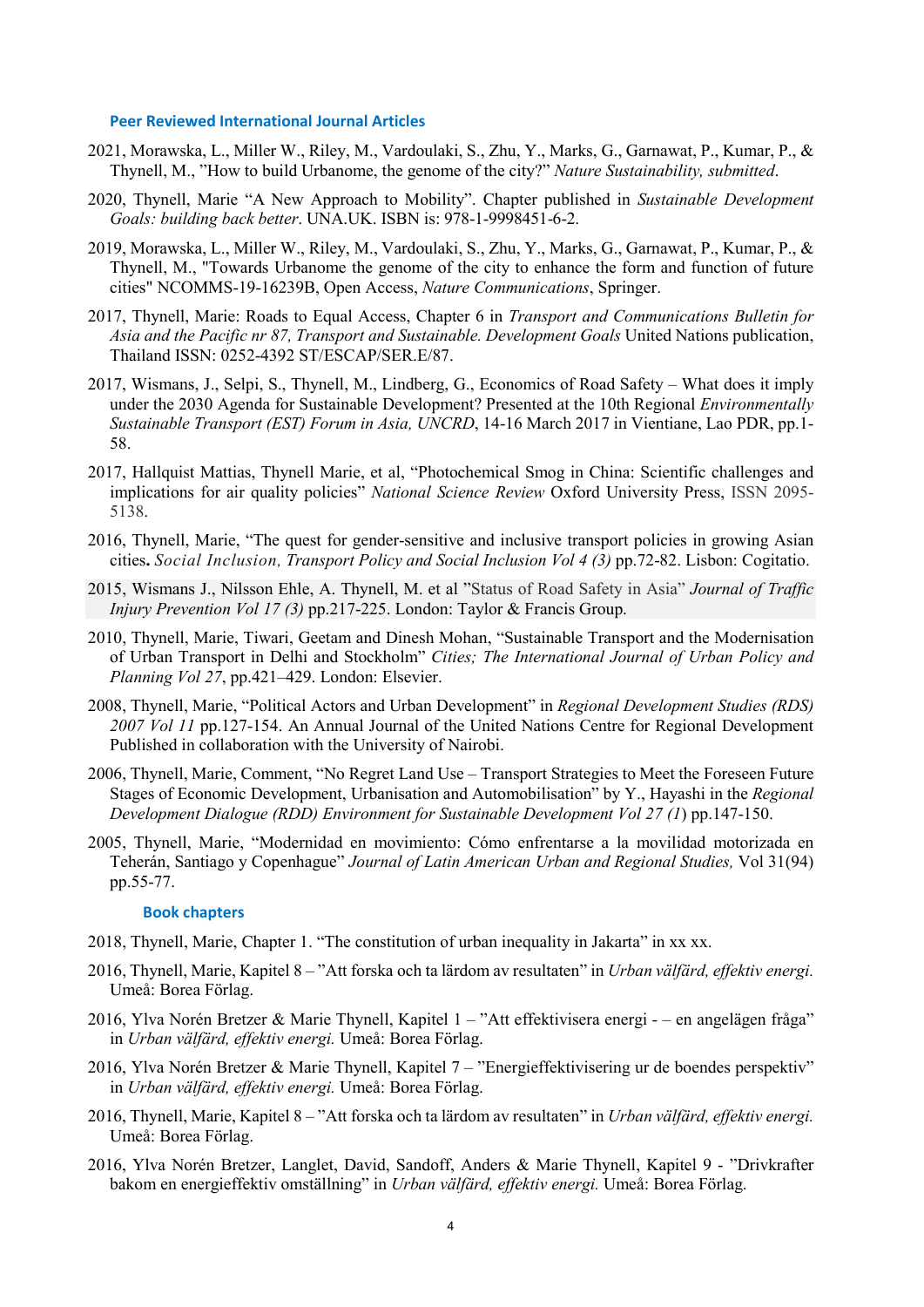- 2007, Thynell, Marie, "Women's and men's mobility, transport needs and CO2 emissions" Chapter 8 in *A study on gender equality as a prerequisite for sustainable development*, Environment Advisory Council, Sweden 2007:2, Ministry of the Environment Sweden, G. Johnsson-Latham. Www.sou.gov.se/mvb/.
- 2005, Thynell, Marie,"The complex relationships between motorised mobility, societal development and sustainability" Chapter 8 in *Coping with Urban Transport Development: A Complex Issue* eds. Jönsson Gunilla and Tengström Emin. Heidelberg: Springer Verlag.
- 1998, Thynell, Marie, "Transporternas modernisering―ett exempel från trafiksystemet i Brasília" in: Sturesson, Lennart, ed., *Den attraktiva bilen och den problematiska bilismen* KFB-rapport 1998:39, pp.38-52. Stockholm: Kommunikationsforskningsberedningen.

### **Thematical journals, peer review**

2014, Thynell, Marie "Urban Access", in *Access to Resources,* Mistra Urban Futures Series.

- 2011, Thynell, Marie and Andrezj Tonderski, eds, *The EcoRegion Perspectives Energy and Transport, Baltic 21 Series No. 5/2011.*
- 2003, "¿Flexibilidad local versus hegemonía global? Repensando la mobilidad moderna y la percepción predominante." *La Revista Tranvia* Número 24, 2 de septiembre, Santiago de Chile.

### **9. Public Engagements scientific/policy assignments**

- 2020-2021, Research Advisor, and Research Coordinator at the Gothenburg Centre for Sustainable Development & Sustainable Urban Futures, Chalmers University of Technology and University of Gothenburg.
- 2020, Co-author of the Final Forum Summary. the Thirteenth Regional Environmentally Sustainable Transport (EST) Forum in Asia.
- 2020, Thynell, Marie, The 6th International Symposium on RAQM & The 2nd Guangdong-Hong Kong-Macau GBA Air Conference. 20 and 21 October 2020.

Organised by Institute for the Environment, The Hong Kong University of Science and Technology, Institute for Environmental and Climate Research, Jinan University, Institute of Environmental Science and Technology, Tsinghua University & Hong Kong Institute of Qualified Environmental Professionals Limited.

- 2019, Thynell, Marie and Johan Boman, *Poster* "An integrated inter-disciplinary approach to well-being, air quality management and sustainability in Nairobi" at *EAC2019, the European Aerosol Conference.* Hosted by The Nordic Society for Aerosol Research (NOSA) together with the Gothenburg Air and Climate network (GAC).
- 2019, Thynell, Marie Research meeting at the Swedish Embassy, *responsible for THE SCIENCE POLICY NEXUS*. Beijing, 8 October.
- 2019, Thynell, Marie, Invited researcher. *Presentation: Researching the transition to Ecological Civilization, Clean and Secure Air, a Vehicle for Ecology Transition* at the 3rd International Modernization Forum, 24-26May 2019, Beijing, China. Organized by the China Center for Modernization Research, *Chinese Academy of Sciences*, Center for World Modernization Process, Peking University, Center for Comparative Studies of Modernization, Fudan University, Association for Modernization Study, China Society for Future Studies, Theory and Modernization Magazine
- 2019, Thynell, Marie, *Presentation* at the opening of URBAN FORUM at the [International](http://www.transdisciplinarity.ch/itd2019) [Transdisciplinarity](http://www.transdisciplinarity.ch/itd2019) Conference 2019, JOINING FORCES FOR CHANGE, 10-13 Sept. Gothenburg, Sweden.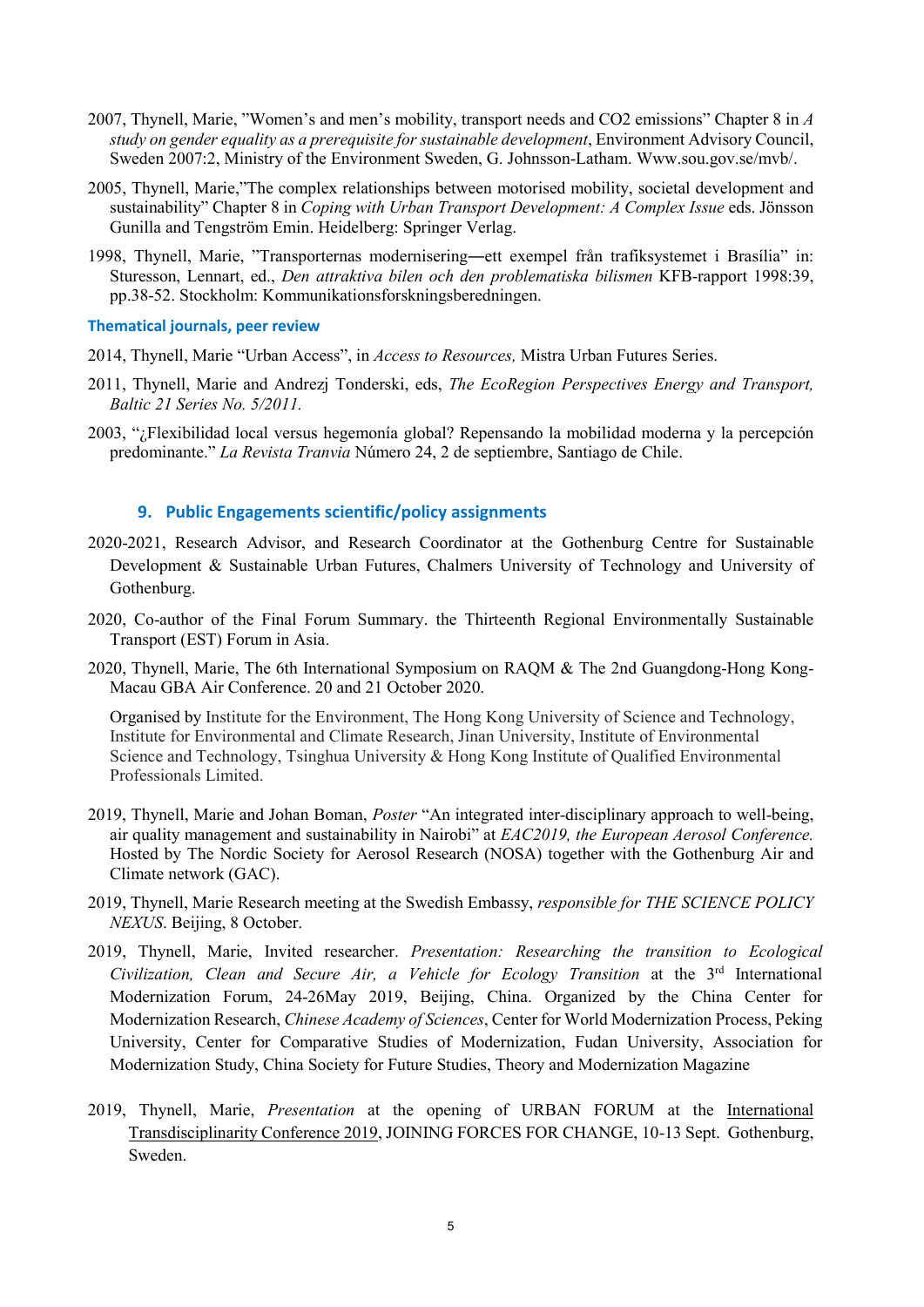- 2018, Thynell Marie, the Development Research Conference, *Chair and paper commentator* Junior Scholar Session at DEVRES.
- DEVRES PANEL 03.1. Air pollution in dev regions; climate and health, *Chair*: Marie Thynell & Johan Boman. *Presentation Marie Thynell Air pollution in Nairobi*
- DEVRES PANEL *Organizer* 03.2. Air pollution in dev regions; climate and health, Chair: Marie Thynell & Johan Boman
- *Chair*: Marie Thynell & Johan Boman. DEVRES PANEL 03.3. Air pollution in dev regions; climate and health. *Presentation Marie Thynell: In the age of the Anthropocene / the Age of Man. Clean and Secure Air as Vehicle for Ecology Transition.*
- 2018, DEVRES PANEL 17. *Chair*: María José Zapata Campos & Marie Thynell. Critical approaches to compact cities and informal settlements in an urban world.
- 2018, Thynell, Marie, *Presentation: Social Aspects of Urban Planning and Design - Role of Non-Motorized Transport (NMT),* Intergovernmental Eleventh Regional Panel Environmentally Sustainable Transport (EST) Forum in Asia October Ulaanbaatar, Mongolia Theme: Sustainable Urban Design and Development. Chair: H.E. Mr. Badyelkhan Khavdislam, Minister of Construction and Urban Development, the Government of Mongolia.
- Co-organized by: Ministry of Construction and Urban Development, Mongolia, Ministry of Road and Transport Development, Mongolia, Ministry of Environment and Tourism, Mongolia, Municipality of Ulaanbaatar, Mongolia Ministry of the Environment , Japan United Nations Economic and Social Commission for Asia and the Pacific United Nations Centre for Regional Development of Division for Sustainable Development Goals/United Nations Development of Economic & Social Affairs
- 2017, Thynell, Marie, *Invited Expert*, Presenter and Discussant. *Presentation: "2030 Road Map for Sustainable Transport ~ Aligning with Sustainable Development Goals (SDGs)*" Co-organized by the Ministry of Public Works and Transport (MPWT) of the Government of Lao PDR, Ministry of the Environment of the Government of Japan (MOE-Japan), the Partnership on Sustainable, Low Carbon Transport (SLoCaT), the United Nations Economic and Social Commission for Asia and the Pacific (UN ESCAP), and the United Nations Centre for Regional Development (UNCRD), Vientiane, March.
- 2017, Thynell, Marie, Presentation: *Sustainable Connectivity for Empowering Women and Girls* " for the *10th Regional Environmentally Sustainable Transport (EST) Forum in Asia*," "2030 Road Map for Sustainable Transport  $\sim$  Aligning with Sustainable Development Goals (SDGs)", hosted by the Ministry of Public Works and Transport (MPWT) of the Government of Lao PDR, Ministry of the Environment of the Government of Japan (MOE-Japan), the Partnership on Sustainable, Low Carbon Transport (SLoCaT), the United Nations Economic and Social Commission for Asia and the Pacific (UN ESCAP), and the United Nations Centre for Regional Development *UNCRD*.
- 2017, Wismans, J., Thynell, M., & Selpi, S., and Lindberg, G., "Economics of Road Safety What does it imply under the 2030 Agenda for Sustainable Development?" 60pp. Vientiane, Lao PDR: *UNCRD***.**
- 2016, Thynell, Marie, *Presentation: Urban inequality in Jakarta* at the 17th N-AERUS Conference Urbanisation of the South. GOVERNING, PLANNING AND MANAGING THE CITY IN AN UNCERTAIN WORLD, School of Public Administration, University of Gothenburg.
- 2016, Thynell, Marie, *Presentation: Resilience at Risk* The SRA Europe 2nd Nordic Chapter Meeting [Gothenburg Research Institute](http://gri.gu.se/) at the School of Business, Economics and Law, University of Gothenburg.
- 2016, Thynell, Marie and Johan Boman, *Paper and Poster* "Air quality and urban challenges in Nairobi" H1: *Institutions, Governance and Capacity Building, 14th World Conference on Transport Research, Shanghai*, (WCTRS2016\_1093).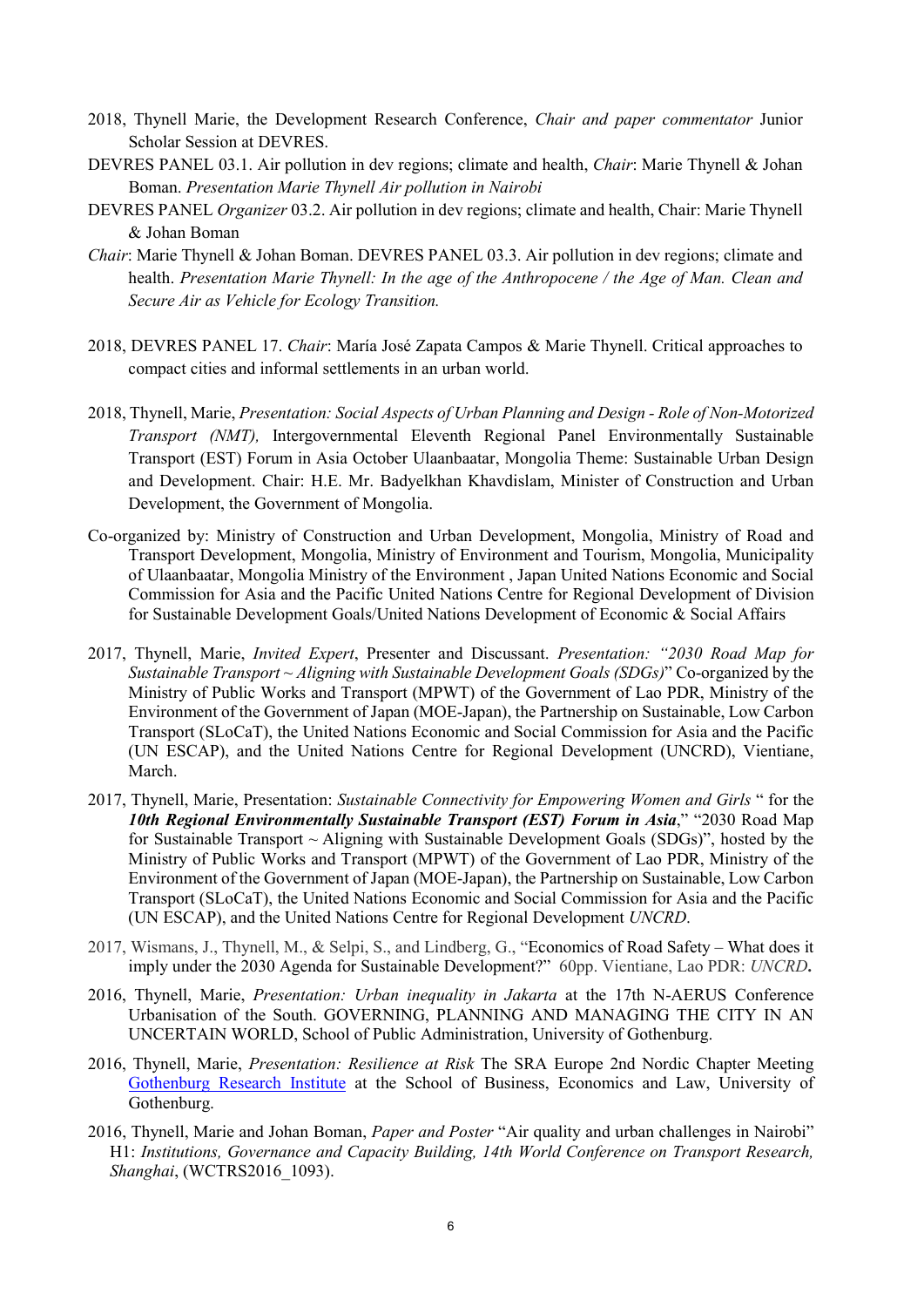- 2016, Thynell, Marie, *Presentation:* "The co-constitution of inequality in a fragile global city. The case of Jakarta". *Panel 7 Contested Urban Visions in the Global South.* Development Research Conference 2016 Global visions and local practices Stockholm, August.
- 2016, Wismans, J., Thynell, M., *Presentation:* Road safety implications and opportunities for regions under increasing motorization. "Road Safety on Five Continents" RS5C, Conference, May, Rio de Janeiro.
- 2016 Thynell, Marie, *SW. Stint delegation*, University of Gadja Madha. *Presentation:* Equal access and mobility in Cities. Yogyakarta March + also at ITB in Bandung.
- 2015, Thynell, Marie, *Invited Expert*, The Intergovernmental Ninth Regional Environmentally Sustainable Transport (EST) Forum in Asia hosted by the Government of Nepal. The successful outcome of the Forum with the theme of "*EST for Resiliency – Building Safe, Smart, Low Carbon and Resilient Cities in Asia" Presentation:* '*Social equity and implementing access to resources and qualities in cities'*. Special ICIMOD Envisioning Sustainable Transport in the Kathmandu Valley. November Kathmandu.
- 2015, Thynell, Marie, *Invited Expert*, Ministry of Transport in Vietnam and The Swedish Embassy in Hanoi. *Moderator and Presenter*. Planning for sustainable and safe public transport – sharing practices from Sweden and Vietnam. Hanoi November.
- 2015, Thynell, Marie, *Invited Expert*, Department of Ho Chi Minh City and The Swedish Embassy in Hanoi. *Moderator and Presenter* Planning for sustainable and safe public transport – sharing practices from Sweden and Vietnam HCMC, November.
- 2015, Thynell, Marie, The Swedish Embassy in Nairobi. Bus Rapid Transit Seminar *Presentation: Implementing clean and smart access in cities.* September.
- 2015, Thynell, Marie, *Invited Expert*, 'Mexico City Visión para el desarrollo sostenible: hacia ciudades verdes' with the Mayor Jefe Del Gobierno Del Distrito Federal Dr. Miguel Ángel Mancera E. *Presentation: Visión para el desarrollo sostenible: hacia ciudades verdes.* June.
- 2016, Wismans, J., Skogsmo, I., Nilsson-Ehle, A., Lie, A., Thynell, M., & Lindberg, G. Road safety implications and opportunities for regions under increasing motorization. "Road Safety on Five Continents" RS5C, Conference, May 2016 Rio de Janeiro.
- 2014, Wismans, J., Skogsmo, I., Nilsson-Ehle, A., Lie, A., Thynell, M., & Lindberg, G., "Implications of Road Safety in National Productivity and Human Development in Asia" the Eighth Regional EST Forum in Asia, Colombo. *UNCRD*.
- 2013, Thynell, Marie, *Invited Expert* to the Seventh Regional EST Forum & Global Consultation on Sustainable Transport in the Post 2015 Development Agenda. April 2013, Bali, Indonesia. See http://www.uncrd.or.jp/env/7th-regional-est-forum/index.htm.
- 2013, Thynell, Marie, *Expert Reviewer*, The Sustainable Urban Transport Project by the Ministry of Urban Development Government of India assisted by the Global Environment Facility (GEF), UNDP and the World Bank (US\$30 billion for urban infrastructure) Investment Program Jawaharlal Nehru National Renewal Mission, Government of India.
- 2013, Thynell, Marie, "Gender-sensitive policies in the area of urban transport; between research and international institutions" Published in Proceedings 'Women's Issues in Transportation - Bridging the Gap' TRA, IFSTTAR, Paris.
- 2012 och 2013, Thynell, Marie, *Reviewer* of the *Fifth Report of the* the United Nations Intergovernmental Panel for Climate Change, UNIPCC, published 2014.
- 2011, Thynell, Marie, "Transport" in EcoRegion Findings Results from the Baltic 21 Ecoregion project p.26.
- 2011, Thynell, Marie, "Access and mobility" in EcoRegion Findings Results from the Baltic 21 Ecoregion project p.64.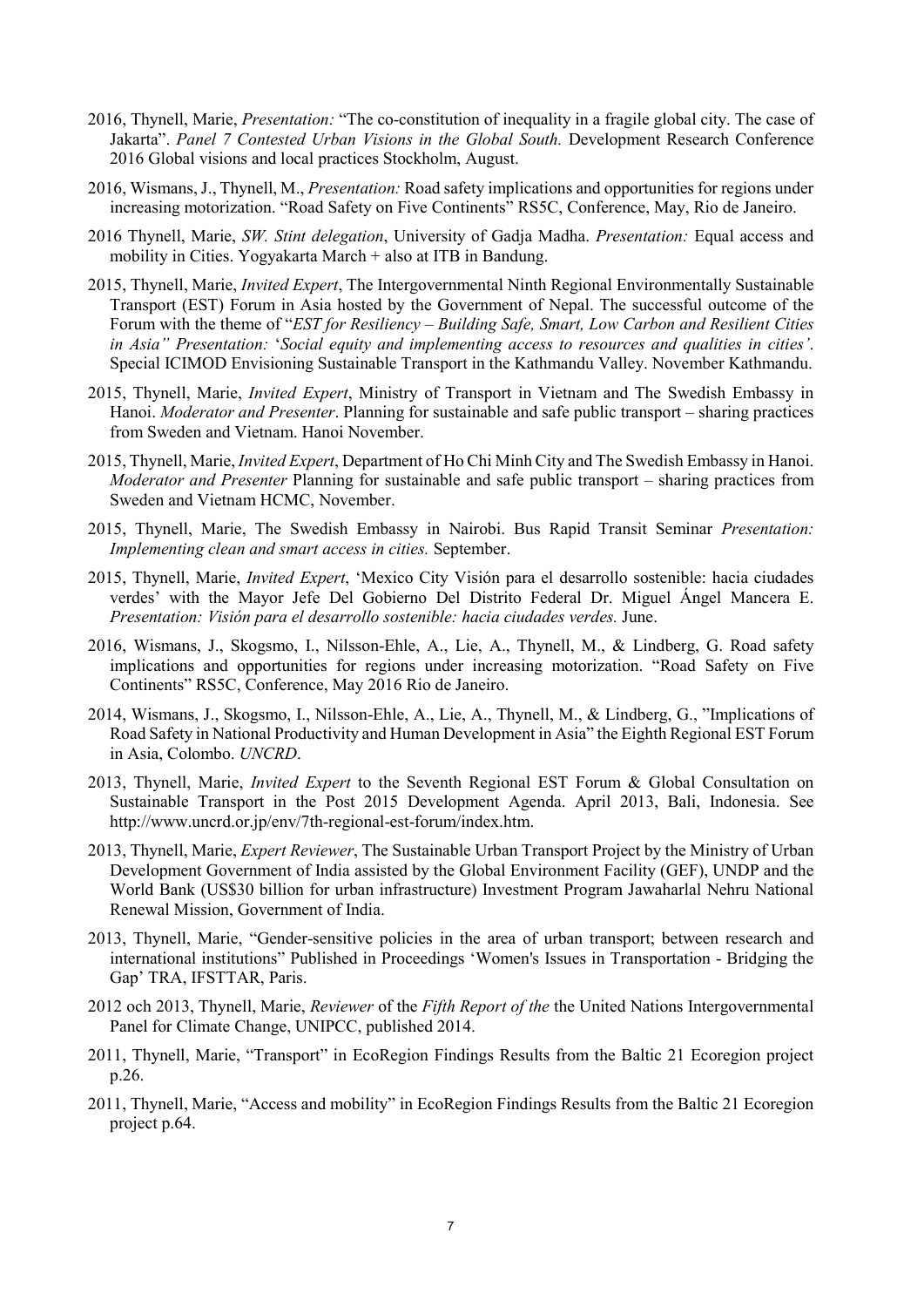- 2010, Thynell, Marie, "A window of opportunity: Integrating transport into socio-economic and spatial planning" in Territorial Cohesion - Baltic Sea Region examples. Baltic contribution to the revised Territorial Agenda of the European Union, *Baltic 21 Series No. 2/2011* 2pp.
- 2004, Thynell, Marie, "Managing Modern Urban Mobility Systems from the Perspective of Social Science" Article *XI World Congress of Urban Transport* CODATU Bucharest, Freeman & Jamet eds. Rotterdam: Balkema Publishers by Taylor and Francis.
- 2001, Thynell, Marie," International Political Economy of Automobilization and Motorization" Entry in the *Routledge Encyclopedia of International Political Economy*, Volume 1, pp.59-60.

## **10. Policy Contributions**

- 2014, Thynell, Marie, *Facilitator, Panelist, Rapporteur and Co-writer* of the Colombo Declaration for the Promotion of Next Generation Low Carbon Transport Solutions in Asia. Organized by [Ministry of](http://www.environmentmin.gov.lk/web/)  [Environment and Renewable Energy, Sri Lanka,](http://www.environmentmin.gov.lk/web/) [Ministry of Transport, Sri Lanka,](http://www.transport.gov.lk/) [Ministry of the](http://www.env.go.jp/en/)  [Environment, Japan,](http://www.env.go.jp/en/) (UNCRD) & Clean Air Asia. See [http://www.uncrd.or.jp/?page=view&nr=116&type=13&menu=198#sthash.rjGMVVJC.dpuf.](http://www.uncrd.or.jp/?page=view&nr=116&type=13&menu=198#sthash.rjGMVVJC.dpuf)
- 2013, Thynell, Marie, *Panelist, Rapporteur and Co-writer* of The Bali Declaration on Vision Three Zeros Zero Congestion, Zero Pollution, and Zero Accidents towards the Next Generation Transport Systems in Asia. The Seventh Regional EST Forum & Global Consultation on Sustainable Transport in the Post 2015 Development Agenda. See: [http://www.uncrd.or.jp/env/7th-regional-est-forum/index.htm.](http://www.uncrd.or.jp/env/7th-regional-est-forum/index.htm)
- 2011, Thynell, Marie, *Expert Reviewer* for the *Swedish Parliament* Research Services, 2011-3. "Planera för en tillgänglig och hållbar stad." [2010/11:RFR3 Sustainable cities](http://www.riksdagen.se/webbnav/?nid=3777&doktyp=rfr&dok_id=GY0WRFR3&rm=2010/11&bet=RFR3) commissioned by three Governmental Committees (Agriculture, Housing Traffic), Swedish Parliament. Stockholm.
- 2011, Thynell, Marie, The Swedish Parliament. *Presentation*: "Hållbara städer från kunskap till praktik Hållbara transporter i staden" Första Kammarsalen, Sveriges Riksdag Stockholm.
- 2011, Thynell, Marie, C*o-writer* of *Chair's Summary by the Honorary State Minister of Urban Development, India,* Prof. Saugata Roy. New Delhi December. See: [http://www.uncrd.or.jp/env/6th](http://www.uncrd.or.jp/env/6th-regional-est-forum/doc/ChairSummaryUMI2011_EST.pdf)[regional-est-forum/doc/ChairSummaryUMI2011\\_EST.pdf.](http://www.uncrd.or.jp/env/6th-regional-est-forum/doc/ChairSummaryUMI2011_EST.pdf)
- 2011, Thynell, Marie, *Co-author* of the *Gdynia Declaration The future of the Baltic EcoRegion*. Gdynia, November. See www: [http://baltic-ecoregion.eu/index.php5/Final+Conference;168/1.](http://baltic-ecoregion.eu/index.php5/Final+Conference;168/1)
- 2010, Thynell, Marie, *Co-author* of the *Bangkok Declaration for 2020 - Sustainable Transport Goals for 2010-2020*. Including: Afghanistan, Bangladesh, Bhutan, Brunei Darussalam, Cambodia, People's Republic of China, Indonesia, India, Japan, Republic of Korea, Lao PDR, Malaysia, Maldives, Mongolia, Myanmar, Nepal, the Philippines, Pakistan, Singapore, Sri Lanka, Thailand, and Viet Nam. International organizations, bilateral and multilateral agencies, nongovernmental organizations (NGOs), research org, and expert sustainable transport professionals. See: [http://www.uncrd.or.jp/env/est/index.htm.](http://www.uncrd.or.jp/env/est/index.htm)
- 2009, Thynell, Marie, *Presenter* and *Co-author* of the *Seoul Statement*. Organizers[: United Nations Centre](http://www.uncrd.or.jp/)  [for Regional Development \(UNCRD\),](http://www.uncrd.or.jp/) [Ministry of Land, Transport, and Maritime Affairs \(MLTM\)-](http://english.mltm.go.kr/intro.do) [Republic of Korea,](http://english.mltm.go.kr/intro.do) [The Ministry of the Environment-Japan.](http://www.env.go.jp/en/) National Government representatives from both the Ministry of Environment and Ministry of Transport from 22 Asian countries. See: [http://www.uncrd.or.jp/env/4th-regional-est-forum/index\\_seoul\\_statement.htm.](http://www.uncrd.or.jp/env/4th-regional-est-forum/index_seoul_statement.htm)
- 2007, Thynell, Marie, *Co-author* of the *Kyoto Declaration; Asian Mayors' Policy Dialogue for Promotion of Environmentally Sustainable Transport in Cities*. Signed by 51 Asian Mayors and senior city/government representatives. See: [http://www.uncrd.or.jp/env/est/index.htm.](http://www.uncrd.or.jp/env/est/index.htm)
- 2005, Thynell, Marie, *Co-author* of the *AICHI statement* on environmentally sustainable transport adopted August 2005 by the ASEAN countries + Laos, Cambodia and Vietnam. Signed by 48 Mayors in Asian cities. See [http://www.uncrd.or.jp/env/est/index.htm.](http://www.uncrd.or.jp/env/est/index.htm)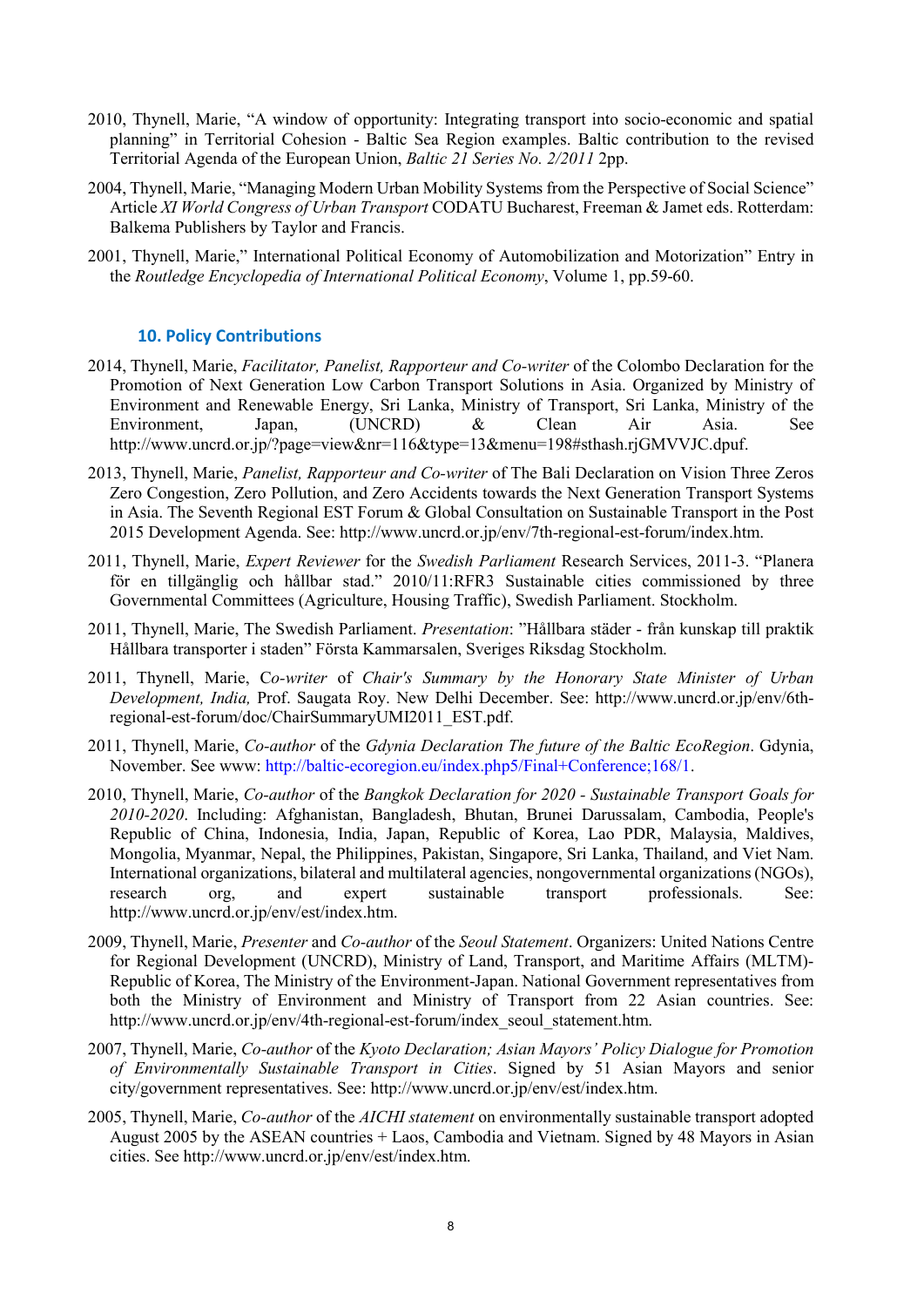### **11. Professional Service**

- 2020-2021*, Research Coordinator* at Global Sustainable Futures, GSF, at University of Gothenburg and Chalmers Technological University (cooperation between the two universities and colleagues in Lowand Middle-Income Countries (LMICs)).
- 2020-2021, *Project Leader* The Impact Study 2010-2019 of the SIDA Consolidation Study of the Kisumu Local Interaction Platform Trust, KLIP Trust (former Mistra Urban Futures). Chalmers Technological University & University of Gothenburg.
- 2016, Thynell, Marie, *Member of Head Delegation* from Swedish Universities to Indonesian Universities and Ministries. Organised by Chalmers Technological University and the Swedish Foundation for International Cooperation for Research and Higher Education, STINT, Swedish Government.
- 2014-2021, Thynell, Marie, *Board Member* of the *Gothenburg Atmospheric Science Center*, renamed *Gothenburg Air and Climate Center*, University of Gothenburg.
- 2014, Thynell, Marie, *Member of Head Delegation* from Swedish Universities to the Government of Indonesia. The Swedish Foundation for International Cooperation for Research and Higher Education, STINT, Swedish Government.
- 2013 2015, Thynell, Marie, *Board Member* of *the Environment Social Science Group* at University of Gothenburg.
- 2010 and ongoing, Thynell, Marie, Research collaboration *URBAN MOBILITY AND HEALTH* with IIT DELHI, the city of Kochi and University of Gothenburg, Chalmers and GMV.
- 2009-2010, Thynell, Marie, *Board Member* of the *Research Council*, FOR, School of Global Studies, University of Gothenburg.
- 2008-2011, Thynell, Marie, *Board Member* of GADIP *Gender and Development in Practice*, University of Gothenburg.
- 2005-2013, Thynell, Marie, *Expert Member* of the *World International Advisory Panel* supporting the *Kyoto World Cities Challenge*, EcoPlan International, Paris.
- 2005-ongoing, Thynell, Marie, *EST Forum Expert Staff* UNCRD and UNDESA. See also [http://www.uncrd.or.jp/index.htm.](http://www.uncrd.or.jp/index.htm)
- 2004-2010, Thynell, Marie, *Research Member* of the *Gender Helpdesk* at the Global Center for Gender Studies. Swedish International Development Cooperation Agency (Sida) Policy Division and the Centre for Global Gender Studies (CGGS), University of Gothenburg and University of Stockholm.

#### **12. Invited Reviewer**

2021-2016, four Scientific journals; Transport Geography, Sustainability Sciences, Cities and Sustainability, MPDI.

- 2016 and 2009, Thynell, Marie, *Reviewer* and *Chairwoman of Group of Reviewers* of research applications to the Research Council of Norway, Oslo.
- 2014, Marie Thynell, *Reviewer of Habitat International* Elseviers Publishers.
- 2013, Thynell, Marie, Reviewer of articles, *The World Conference on Transport Research* (WCTR).
- 2013 and 2012, Thynell, Marie, *Reviewer* of the *Fifth Report of the* the United Nations Intergovernmental Panel for Climate Change, UNIPCC, published 2014.
- 2013, Thynell, Marie, *Expert Reviewer*, The Sustainable Urban Transport Project by the Ministry of Urban Development Government of India assisted by the Global Environment Facility (GEF), UNDP and the World Bank (US\$30 billion for urban infrastructure) Investment Program Jawaharlal Nehru National Renewal Mission, Government of India.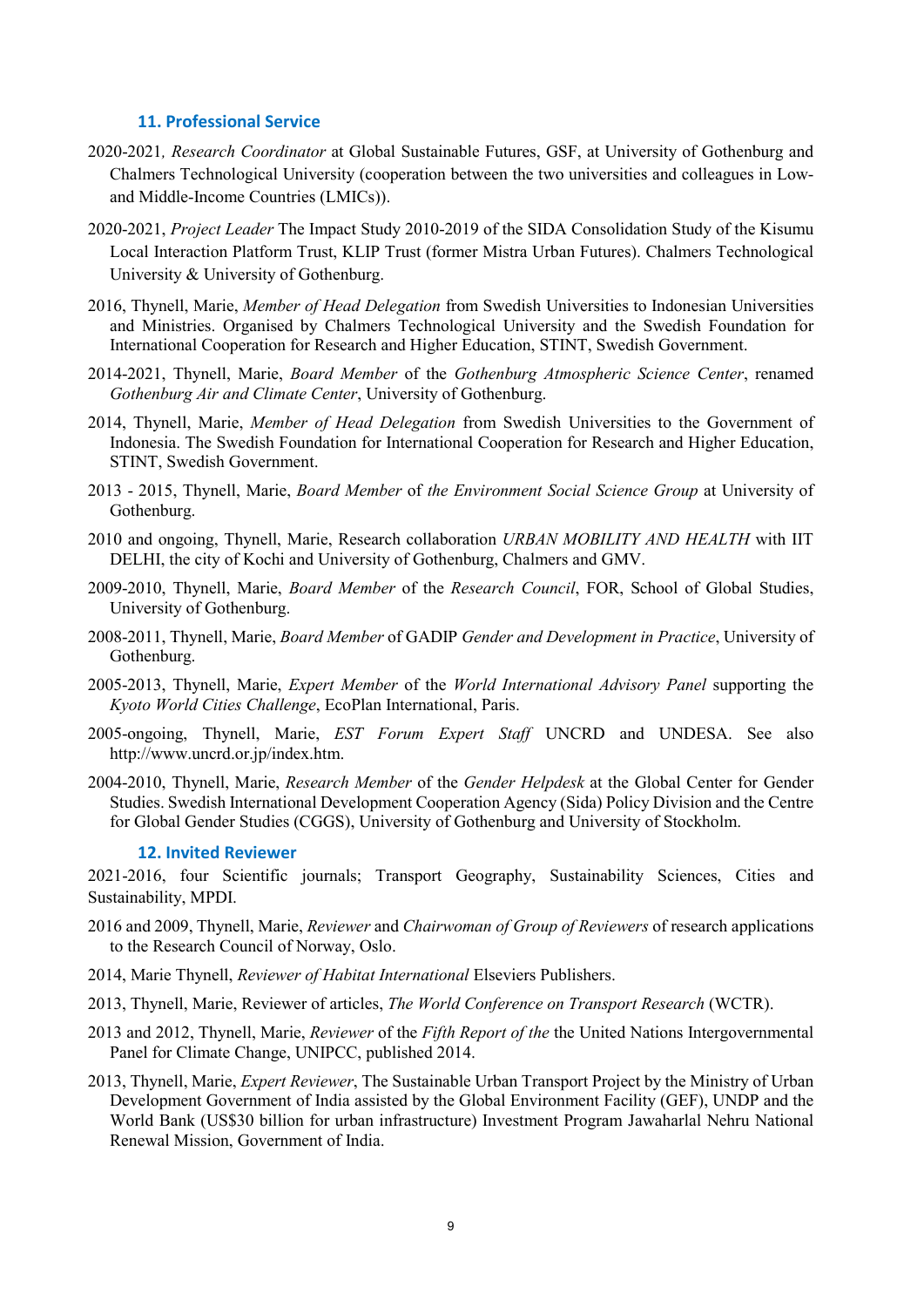- 2011, Thynell, Marie, *Expert Reviewer* for the *Swedish Parliament* Research Services, 2011-3. "Planera för en tillgänglig och hållbar stad." Stockholm November.
- 2010, Thynell, Marie, Reviewer of two articles submitted to the *World Renewable Energy Congress 2011* Sweden.
- 2010-2011, Thynell, Marie, *Expert Reviewer* for the *Swedish Parliament* and the research report: [2010/11:](http://www.riksdagen.se/webbnav/?nid=3777&doktyp=rfr&dok_id=GY0WRFR3&rm=2010/11&bet=RFR3) RFR3 Hållbara städer - [med fokus på transporter, boende och grönområden.](http://www.riksdagen.se/webbnav/?nid=3777&doktyp=rfr&dok_id=GY0WRFR3&rm=2010/11&bet=RFR3) Commissioned by three Governmental Committees (Agriculture, Housing Traffic), Swedish Parliament. Stockholm, March.
- 2009, Thynell, Marie, *Reviewer* of *The Journal of Transport Policy*2014, Thynell Marie, *Co-Author and Invited Expert*, Implications of Road Safety in National Productivity and Human Development in Asia. Co-author of a Position Paper presented at the Eight Regional EST Forum in Asia, Sri Lanka.

### **13. Selected conference presentations**

- 2021, Thynell, Marie. Presentation: *Unmuted Voices for Sustainable Urban Development*, Kisumu, Kenya. At the **Unmuted Voices and Co-Production for Sustainable Urban Development Conference**. Consolidation of a decade of global research on urban sustainability at the Kisumu / KLIP platform/Gothenburg (Sweden). March 29<sup>th</sup>.
- 2020, Thynell, Marie, *Panelist* re Inclusive Transport at the Thirteenth Regional Environmentally Sustainable Transport (EST) Forum in Asia, in collaboration with Ministry of the Environment, Government of Japan & the United Nations Economic and Social Commission for Asia & the Pacific Achieving Smart and Resilient Cities through Low-Carbon and Intelligent Transport System. Bangkok, 10-11 November 2020.
- 2017, *"2030 Road Map for Sustainable Transport ~ Aligning with Sustainable Development Goals (SDGs)*" Two presentations and background papers**: "***Sustainable Connectivity for Empowering Women" and Girls" and "Economics of Road Safety – What does it imply under the 2030 Agenda for Sustainable Development?"* Co-organized by the Ministry of Public Works and Transport (MPWT) of the Government of Lao PDR, Ministry of the Environment of the Government of Japan (MOE-Japan), the Partnership on Sustainable, Low Carbon Transport (SLoCaT), the United Nations Economic and Social Commission for Asia and the Pacific (UN ESCAP), and the United Nations Centre for Regional Development (UNCRD).
- 2016, Thynell, Marie, *Presentation: Resilience at Risk* The SRA Europe 2nd Nordic Chapter Meeting [Gothenburg Research Institute](http://gri.gu.se/) at the School of Business, Economics and Law, University of Gothenburg.
- 2016, Thynell, Marie and Johan Boman, Paper presented and poster "Air quality and urban challenges in Nairobi" H1: *Institutions, Governance and Capacity Building, 14th World Conference on Transport Research, Shanghai*, (WCTRS2016\_1093).
- 2016, Thynell, Marie, *Presentation:* "The co-constitution of inequality in a fragile global city. The case of Jakarta". *Panel 7 Contested Urban Visions in the Global South.* Development Research Conference 2016 Global visions and local practices Stockholm, August.
- 2016, Wismans, J., Thynell, M., et al. *Presentation:* Road safety implications and opportunities for regions under increasing motorization. "Road Safety on Five Continents" RS5C, Conference, May Rio de Janeiro.
- 2014, Wismans, J., Thynell, M., et al. *Presentation:* "Implications of Road Safety in National Productivity and Human Development in Asia" the Eighth Regional EST Forum in Asia 19-21 November 2014 Colombo.
- 2014, Thynell, Marie, "Gender-sensitive policies in the area of urban transport; between research and international institutions" Published in Proceedings 'Women's Issues in Transportation - Bridging the Gap' TRA, IFSTTAR, Paris.